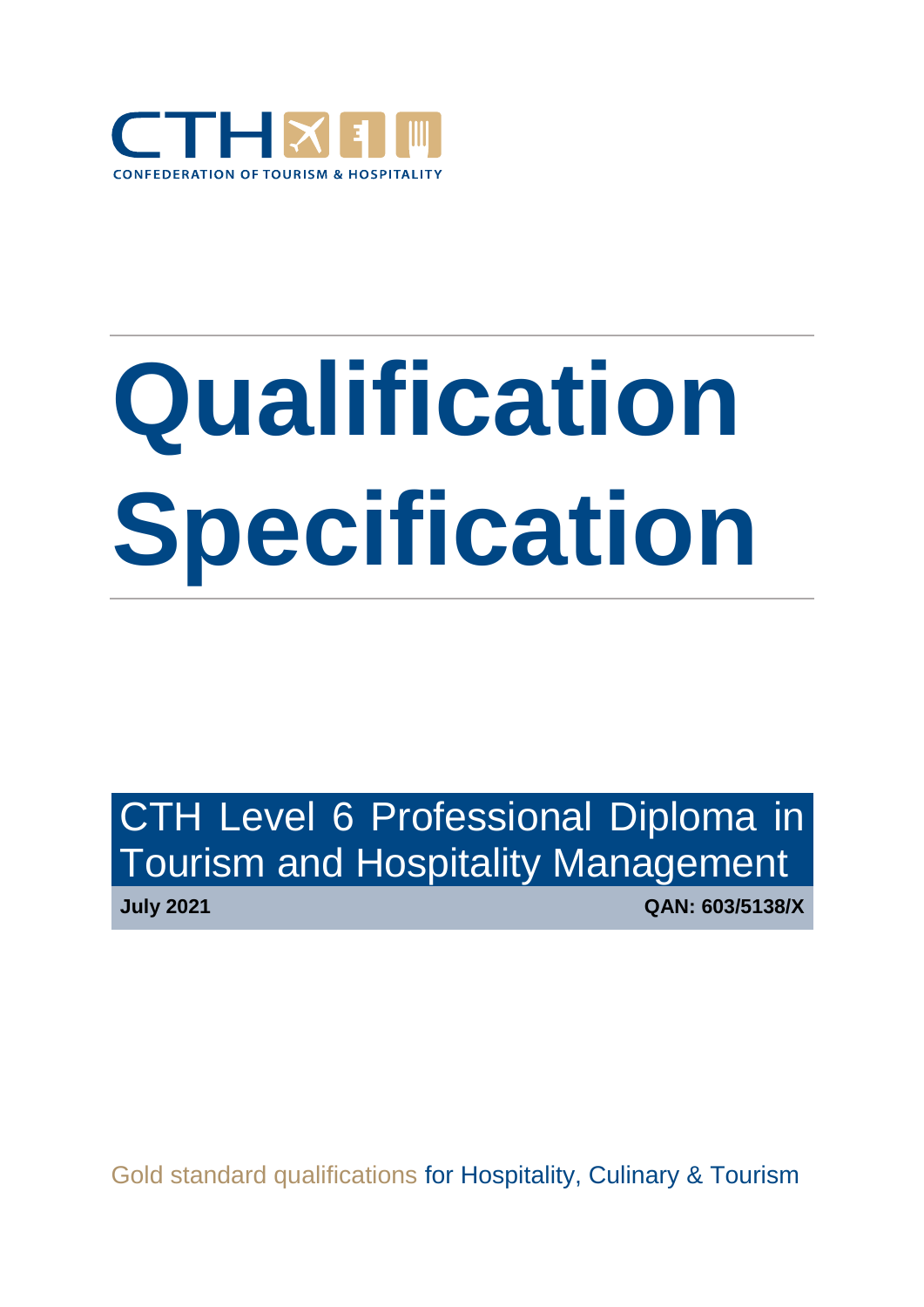# **CONTENTS**

| 3. |  |
|----|--|
| 4. |  |
| 5. |  |
|    |  |
| 7. |  |
|    |  |
| 8. |  |
|    |  |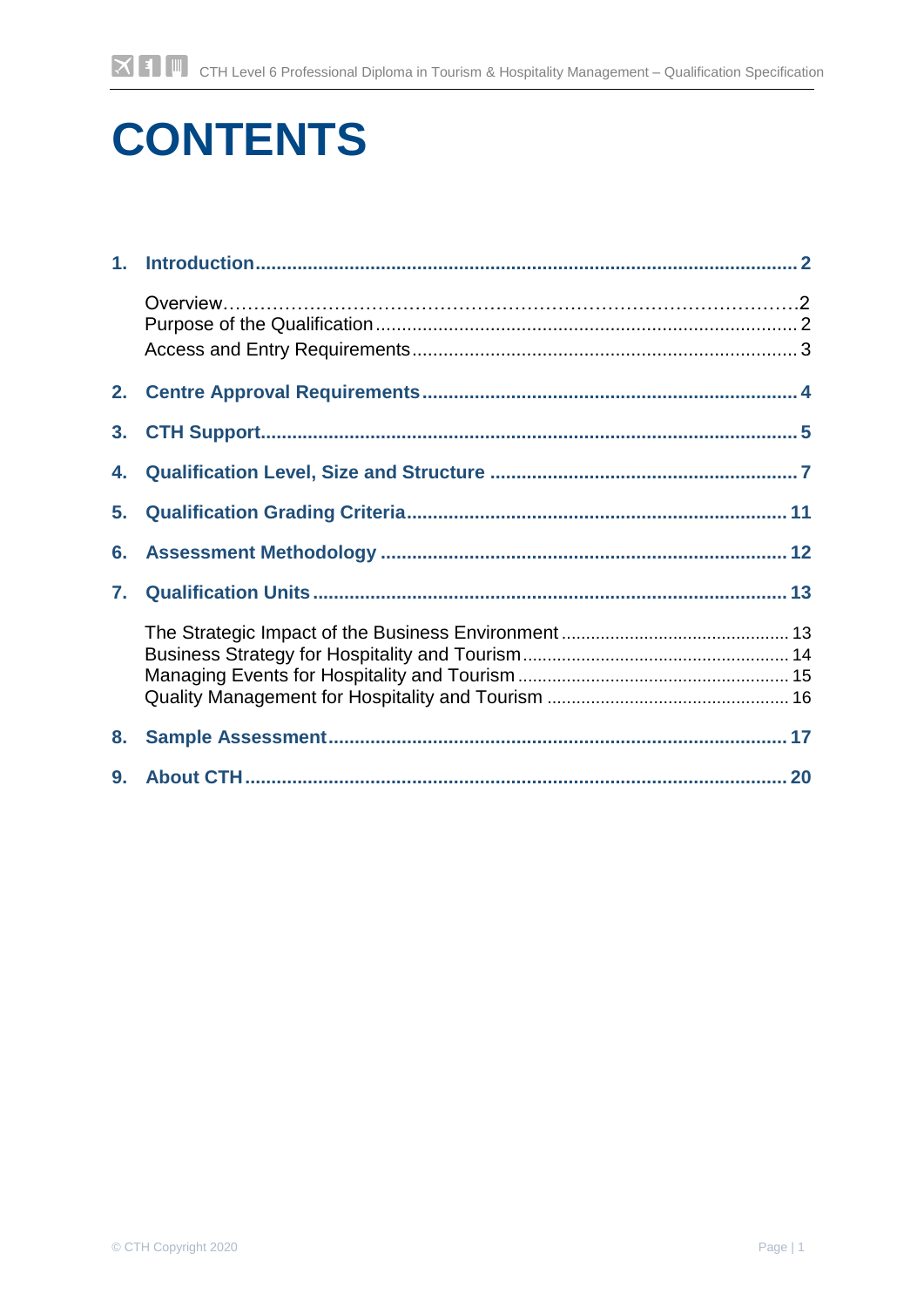# <span id="page-2-0"></span>**1. Introduction**

# **Overview**

The objective of this Qualification Specification is to provide an overview of the **CTH Level 6 Professional Diploma in Tourism and Hospitality Management** qualification.

This document includes the aim, size, level, structure and content including learning outcomes and assessment criteria for each unit, together with sample assessment/s.

There is guidance relating to the centre approval requirements, and delivery and assessment for this qualification, and details of grading criteria and the grading of units.

Further details regarding this qualification are available from CTH and contained within the more comprehensive Delivery and Assessment Handbook.

### **Purpose of the Qualification**

The purpose is to provide a qualification that:

- Provides students with an understanding of the Tourism and Hospitality industry and of the key functions within the sector.
- Provides for an effective academic progression route.
- Enables students to gain credit towards higher education.
- Enables students to develop higher level academic skills that can be applied in a vocational context.
- Provides students with the knowledge and skills to enter employment in the tourism and hospitality sector.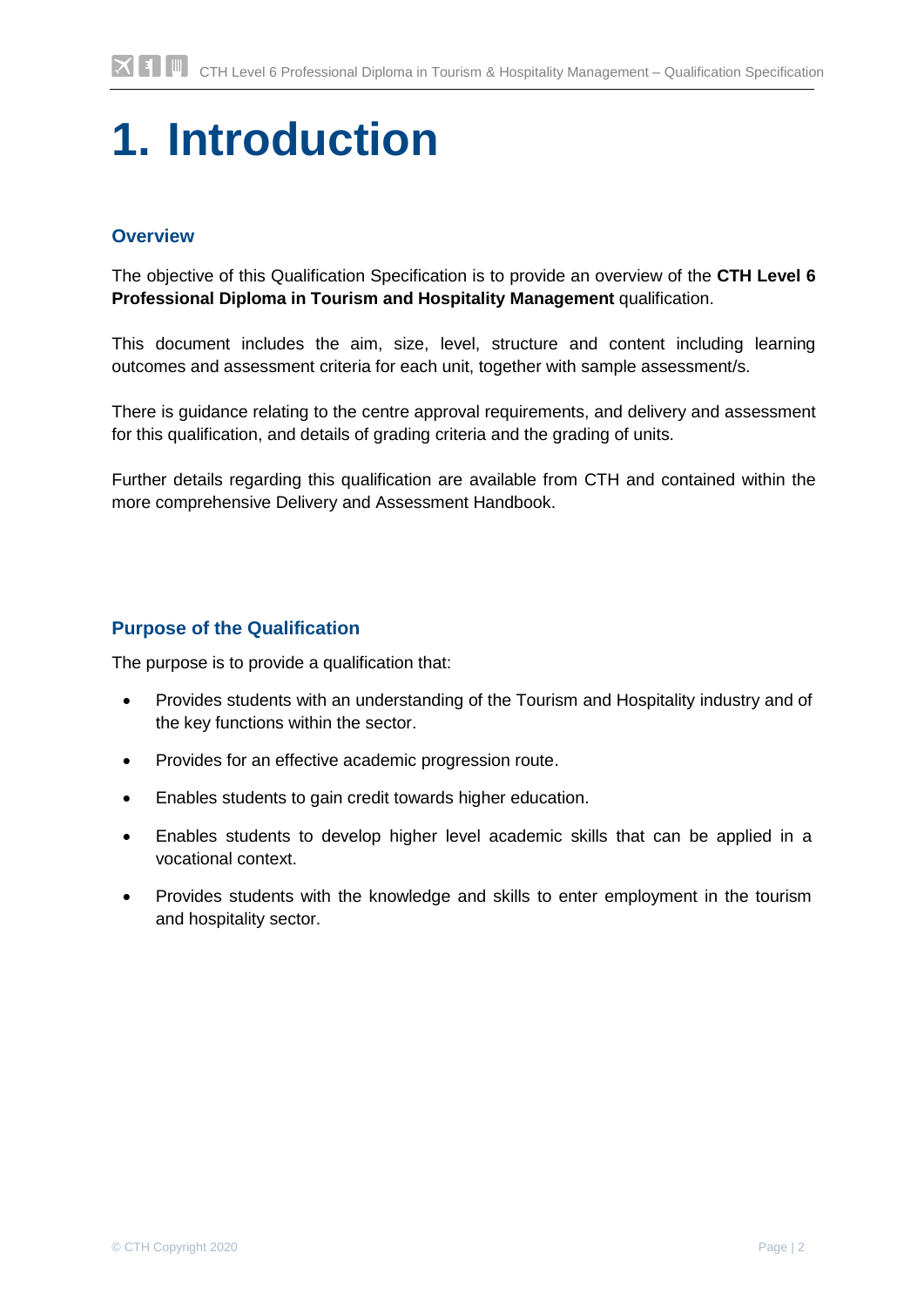# **Access and Entry Requirements**

The entry requirements below are intended for guidance only as applicants may apply with a wide variety of backgrounds and qualifications.

Approved CTH Centres are responsible for checking applications against the following admission requirements and ensuring students can fulfil the demands of the qualification prior to admission and enrolment.

Learners must have an appropriate level of academic skills or be given support by centres to acquire the relevant study skills at degree level for this qualification.

The qualification is at the same level as the final year of a UK undergraduate degree. CTH reserves the right to review and approve or reject all applications prior to enrolment.

| <b>Requirements</b>                         |                            | <b>Recommended Admission Requirements</b>                                                                                                                                                                                                                                                                                                                                                      |
|---------------------------------------------|----------------------------|------------------------------------------------------------------------------------------------------------------------------------------------------------------------------------------------------------------------------------------------------------------------------------------------------------------------------------------------------------------------------------------------|
|                                             | <b>Minimum Age</b>         | 19 at enrolment.                                                                                                                                                                                                                                                                                                                                                                               |
| <b>All</b><br><b>Students</b>               | <b>English</b><br>Language | All students without English as a first language must hold at least IELTS<br>5.5 or other evidence of competence in English at this level. The course<br>is taught in English and requires students to study independently<br>outside taught sessions and read around the subject from books and<br>other academic sources.                                                                    |
|                                             | <b>Study Skills</b>        | The qualification is assessed only in English by assignments and<br>examinations; high level language and academic study skills including<br>academic referencing (Harvard style) and criticality are essential or<br>must be gained via support from centres.                                                                                                                                 |
| <b>Qualification Holders</b>                |                            | Students must hold a regulated academic or vocational qualification<br>equivalent to a UK Level 5 in a relevant subject (tourism, hospitality or<br>business management related studies).<br>Equivalence of recognised qualifications outside the UK to be evaluated<br>through UK ENIC (formerly known as NARIC).                                                                             |
| <b>Work Experience</b><br><b>Applicants</b> |                            | Students who do not hold a regulated academic or vocational<br>qualification must provide evidence, including detailed CV and employer<br>reference/s confirming roles and responsibilities, of at least four years'<br>work experience in the hospitality and/or tourism industry which must<br>include two years at a recognised management level. Education as for<br>Level 5 is preferred. |

**Progression to a university BA/BSc in Tourism and Hospitality or related subject:** Students wishing to 'top-up' their CTH Level 6 qualification to a Bachelor's degree should normally have achieved a Merit profile in this qualification and have IELTS 6.0 when applying.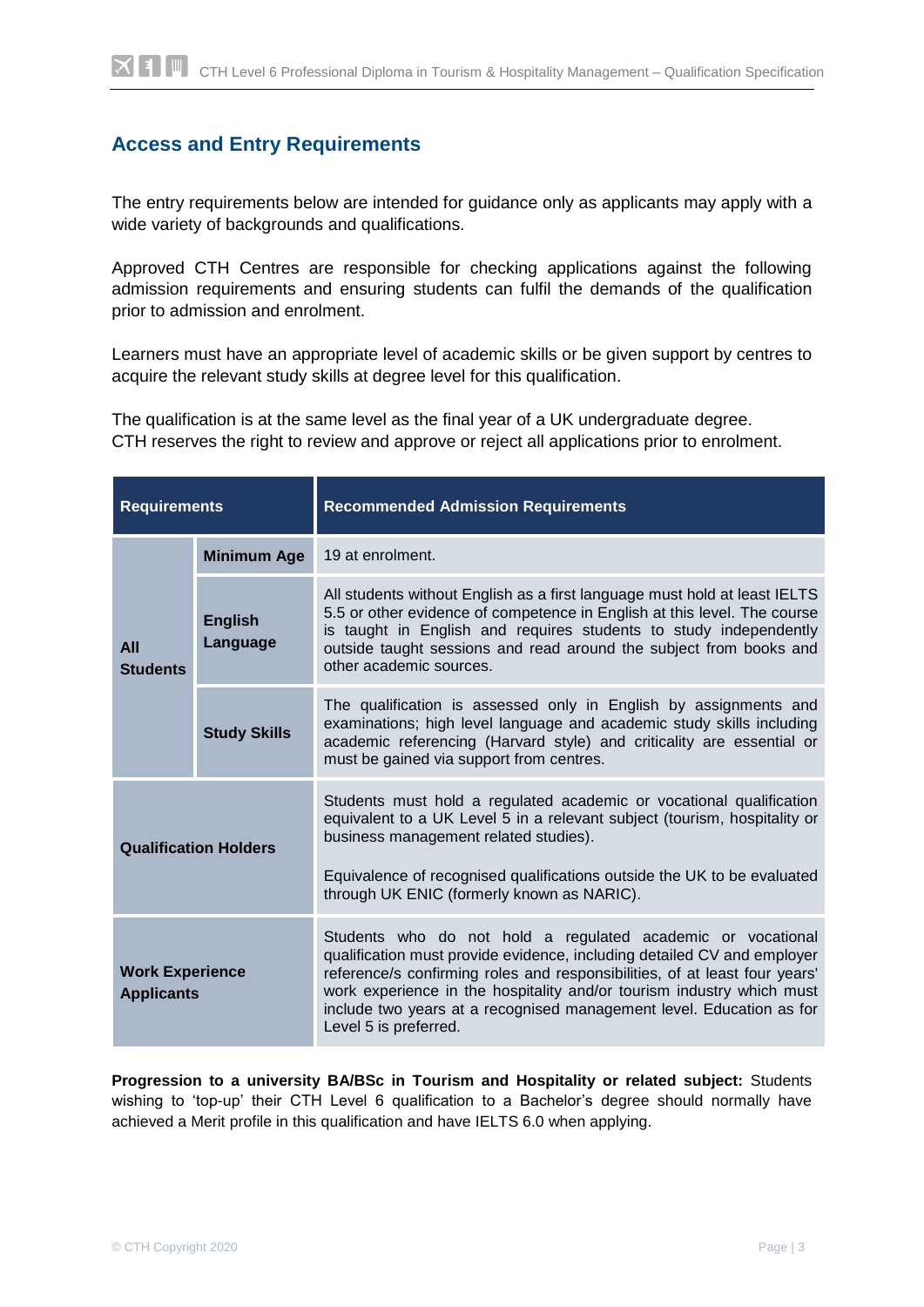# <span id="page-4-0"></span>**2. Centre Approval Requirements**

# **Centre Approval**

Prospective Centres should apply to become an approved CTH Centre in order to deliver this qualification. Please see the 'About CTH' page at the end of this specification for advice on the CTH approval process or if you wish to discuss your curriculum requirements.

The CTH Approval Committee will consider applications from centres against a set of criteria, including the availability of suitable teaching accommodation and staffing, experience of delivering qualifications at a similar level, and evidence of expertise in academically-related areas, including planning the delivery of courses leading to regulated qualifications, quality assurance and preventing malpractice and maladministration. AAn online video conversation with CTH academic and quality staff will form part of the initial approval application process.

#### **Teaching Rooms**

Suitable teaching rooms and IT facilities should be available to students. Accommodation and equipment used for the delivery of the qualification must comply with the relevant legislation relating to Health & Safety.

The approved Centre should ideally also provide an appropriate area and facilities for student relaxation and recreation.

#### **Centre Staffing**

Staff delivering this qualification must be able to demonstrate that they meet the following requirements:

- Be occupationally competent or technically knowledgeable in the area for which they are teaching.
- Have recent relevant experience in the specific area that they will be assessing or verifying.
- Hold a teaching qualification as well as a relevant degree at least at UK degree level.

CTH will review the CV's of all teaching staff when a potential Centre seeks approval to deliver the qualification. Centres must appoint an Internal Verifier and have a named quality assurance lead.

#### **Continuing Professional Development**

Centres must support their staff to ensure that they have current knowledge of the occupational area, and that delivery, assessment and internal verification is in line with current good practice and takes into consideration relevant international regulatory requirements.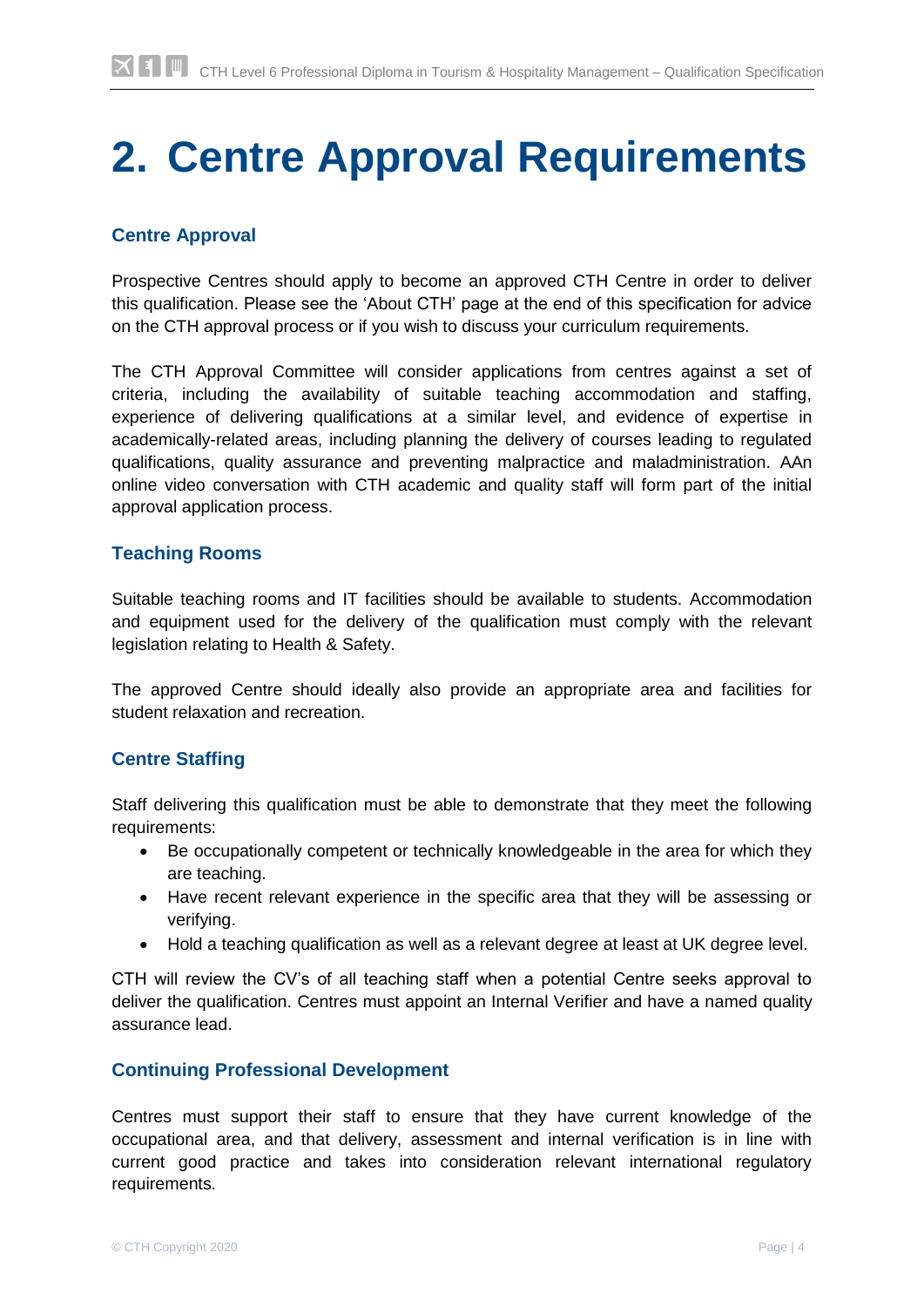# <span id="page-5-0"></span>**3. CTH Support**

### **CTH Delivery and Assessment Handbook**

Centres approved to deliver this qualification will be provided with a comprehensive Delivery and Assessment Handbook, designed for the qualification delivery team of teaching staff, quality assurance staff and administrators.

### **CTH Training**

New CTH centres are offered a short induction session (delivered online in most cases) to help them prepare, then deliver their courses leading to CTH qualifications.

CTH also offers training for centre markers and Internal Verifiers, and for teaching staff who may be delivering a unit for the first time.

#### **CTH Members Website and Resources**

The CTH Members website resource is available for both Centre teaching staff and students and contains a wealth of resources. Students can access our online resource library including relevant e-books and journals from EBSCO. Teaching staff can download teaching materials including the CTH Learning Toolkits per unit as well as subject specific PowerPoint slides, past exam papers and assessments and examiner reports.

#### **Assessment Opportunities**

CTH offers up to four assessment opportunities each year, with associated Exam Boards and Certification. Contact CTH or see the CTH website for more details.

#### **Assessment Responsibilities**

Centres must:

- Register students as CTH Members no later than 4 weeks after starting to teach the course.
- Register students for each assessment submission within the timescales stated on the CTH website.
- Hold at least two (maximum of three) progress tutorials with each student per assignment unit which must be fully documented and signed by the centre marker and the student.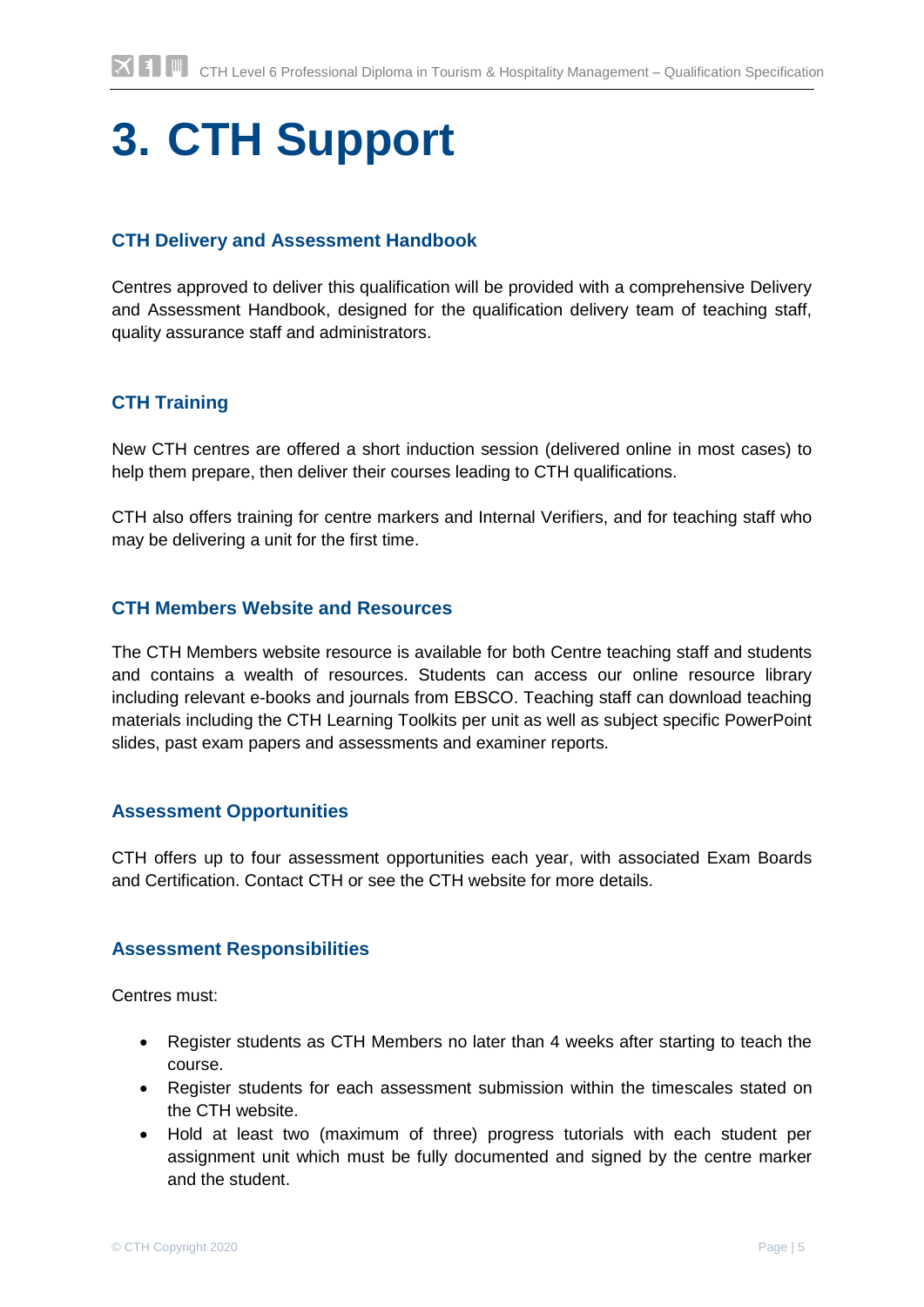- Ensure students understand how to avoid academic dishonesty and check that work in progress and that submitted to CTH is the students' own.
- Send the following assessment evidence to CTH electronically via the CTH Hub: student assignments (Word versions only), completed mark sheets, signed student & centre marker declarations of authenticity, and compulsory progress tutorial record forms.
- Prepare students for examinations via worked questions in class and mock exams.
- Centres are responsible for the marking and internal verification of assessments using the mark sheets provided.

#### CTH:

#### Assignments:

- CTH produces all assignment briefs and makes these available to centres.
- CTH uses Turnitin to check all assignments for similarity, then moderates student work.

#### Examinations:

- All examinations are set by CTH, who distributes these electronically to Centres.
- Student exam scripts are returned to CTH, with attendance sheets, seating plans and any other documentation including special consideration forms, invigilators reports, suspected malpractice reports.
- CTH staff mark and also moderate all exam scripts.

The CTH Exam Board meets four times a year to review all moderated assessment results, taking into consideration special considerations and mitigating circumstances, reports from the Malpractice Panel, and other information including previous results over time. The Exam Board will ratify all results before publication.

#### **Internal Verification**

An internal verifier (IV) is a designated person, internal to the centre, who has responsibility for verifying and signing off the assessment outcomes and providing feedback to the assessors. They should have a good understanding of the units/qualifications being assessed.

The Centre internal verifier assures the quality of the assessment process within the Centre. Internal verifiers must sample assessment decisions using a sampling plan, which takes into account a risk assessment which has been conducted as part of the centre's internal QA strategy.

Internal verifiers should also plan the observation of centre markers during any practical assessments, especially to support new centre markers, and provide constructive feedback.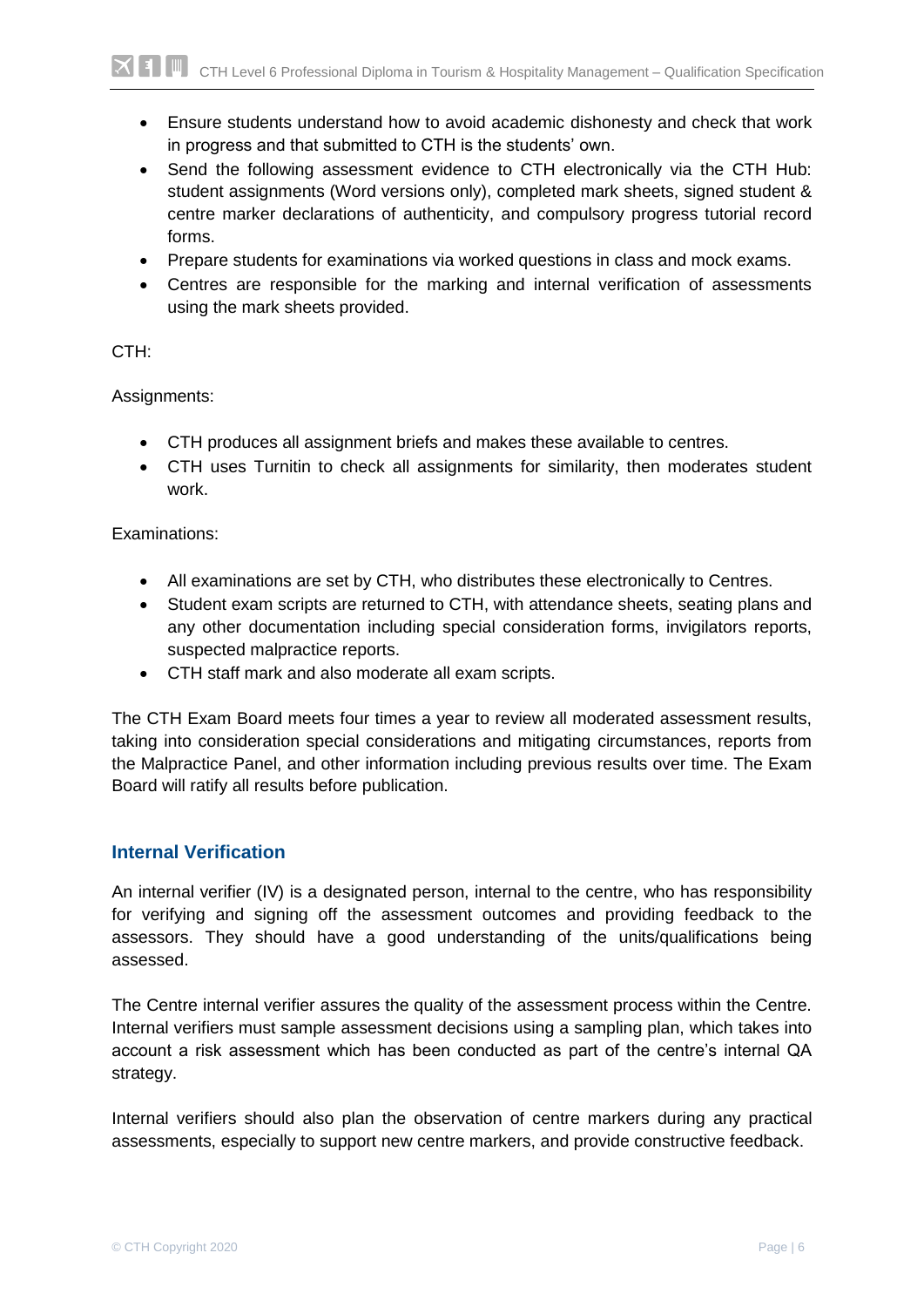# **4. Qualification Level, Size and Structure**

The Office of Qualifications and Examinations Regulation (Ofqual) regulates qualifications, examinations and assessments in England. The CTH Level 6 Professional Diploma in Tourism & Hospitality Management is a vocationally related qualification on the Ofqual Regulated Qualification Framework (RQF), and adheres to the regulations set out in the Ofqual Handbook. Ofqual regulated qualifications are recognised and trusted by parents, employers and educational establishments globally due to the stringent controls and quality assurance requirements Ofqual places on awarding organisations, qualifications and approved delivery centres.

### **Qualification Size**

The qualification is designed to be delivered in 1,200 hours of TQT (Total Qualification Time) of which 420 are Guided Learning Hours (GLH). TQT is the total amount of time, in hours, expected to be spent by a student to achieve a qualification.

### **Definitions**

- **Guided Learning Hours – GLH** This is the amount of time the average student is expected to spend in supervised learning and practice but may vary by student.
- **Total Qualification Time – TQT**  TQT is made up of Guided Learning Hours plus all other time taken in preparation, study or any form of participation in education and training but not under the direct supervision of a lecturer or centre marker.

#### The following activities are indicative of those included in TQT:

- Guided Learning (GLH) when the lecturer is present, e.g. formal classes, lectures, seminars, tutorials, supervised assessment such as exams or observed practice.
- Independent and unsupervised learning or research.
- Unsupervised coursework or directed activity.
- Watching pre-recorded webinars or podcasts.
- Work placement, self-study, visits to hospitality or tourism outlets, revision and time spent on written assignments.

Students completing this qualification should be able to demonstrate their ability as independent learners.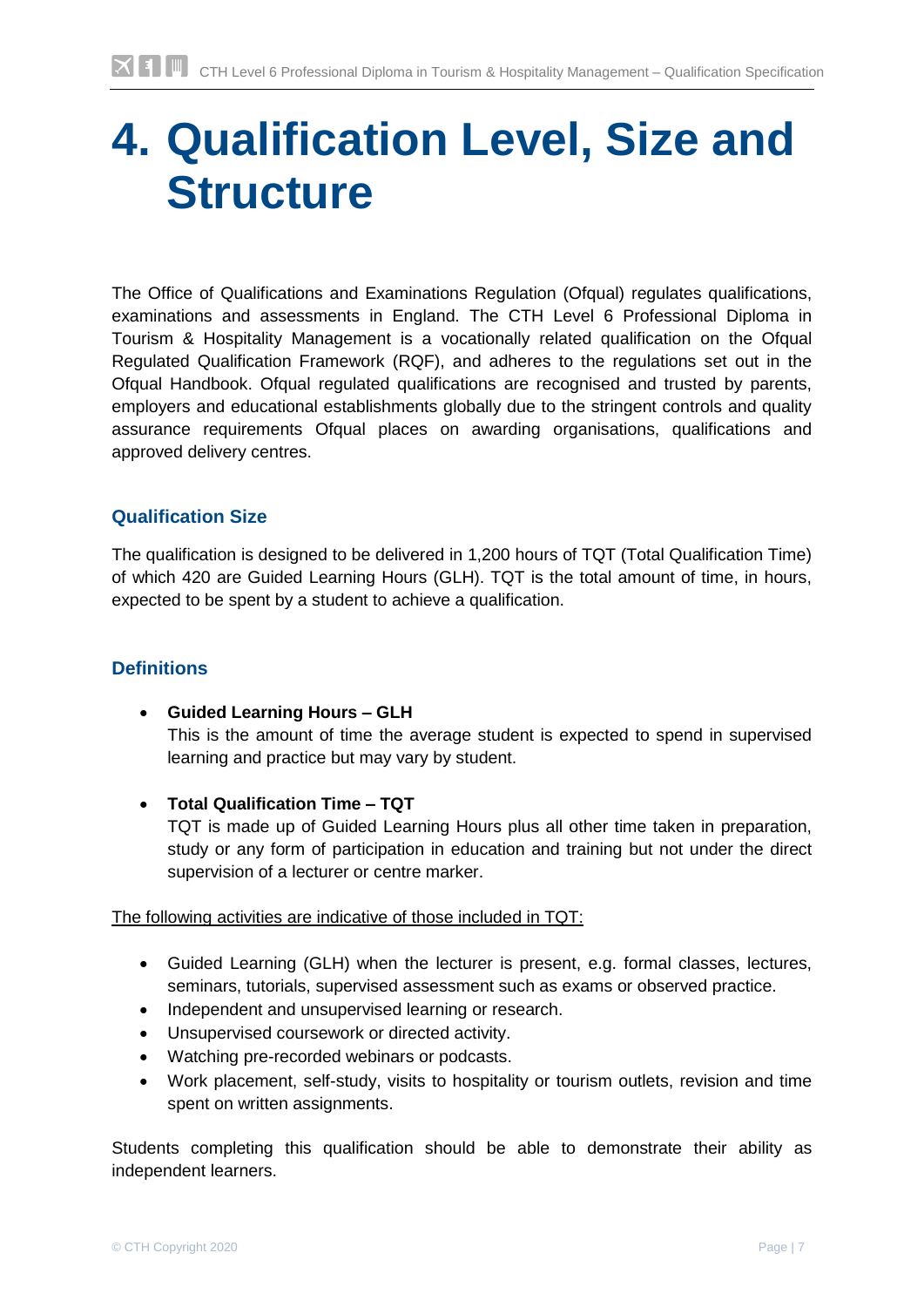# **Qualification Level**

This qualification is at:

- Level 6 on the Regulated Qualifications Framework in England (RQF), equivalent to
- Level 7 on the European Qualification Framework (EQF).

The descriptors below set out the generic knowledge and skills associated with the typical holder of a qualification at that level.

#### **Level 6 Knowledge descriptor:**

#### **The holder…**

- Has advanced practical, conceptual or technological knowledge and understanding of a subject or field of work to create ways forward in contexts where there are many interacting factors.
- Understands different perspectives, approaches or schools of thought and the theories that underpin them.
- Can critically analyse, interpret and evaluate complex information, concepts and ideas.

#### **Level 6 Skills descriptor:**

#### **The holder can…**

- Determine, refine, adapt and use appropriate methods and advanced cognitive and practical skills to address problems that have limited definition and involve many interacting factors.
- Use and, where appropriate, design relevant research and development to inform actions.
- Evaluate actions, methods and results and their implications.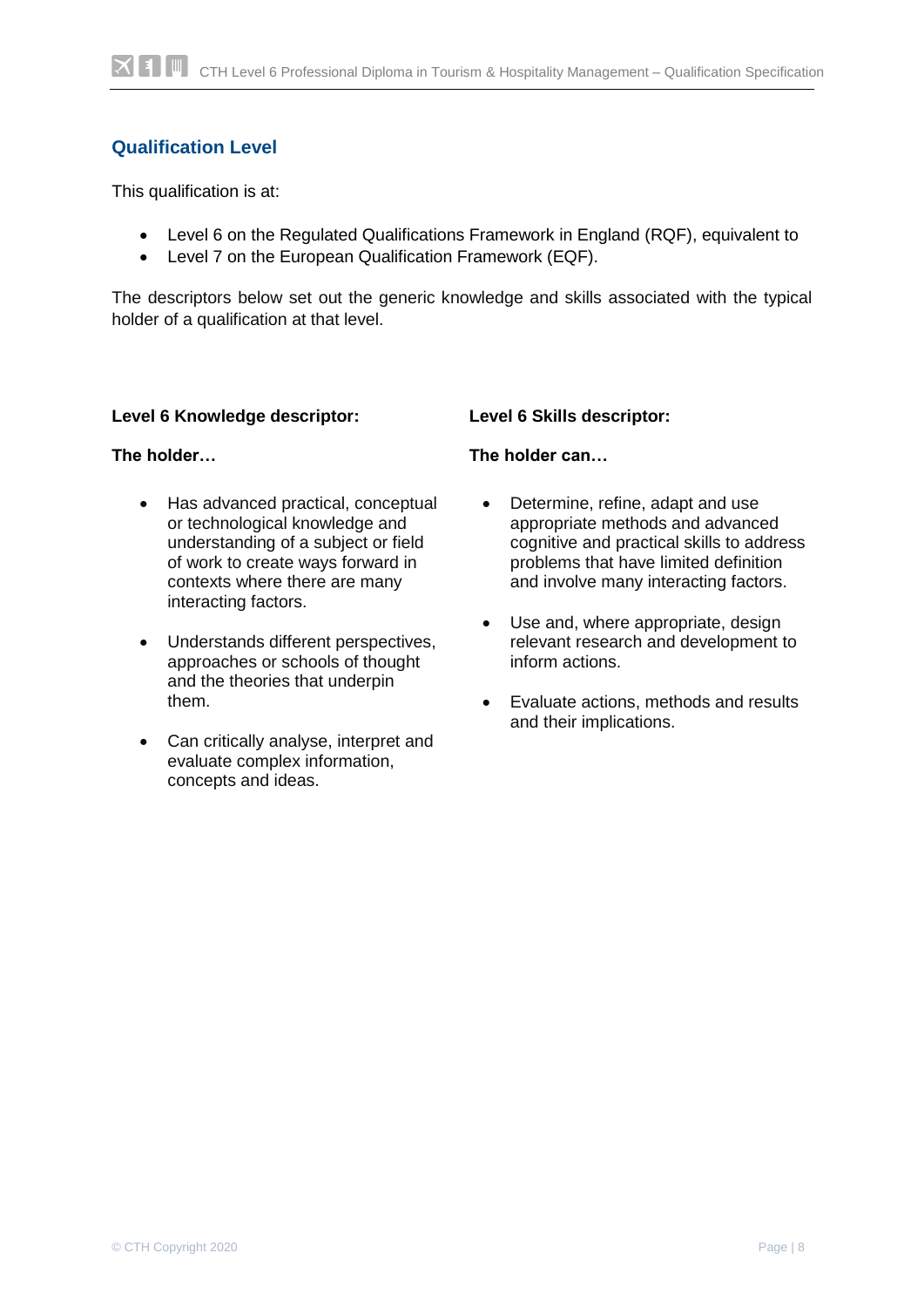# **Qualification Structure**

The qualification structure, units and sizing information for the CTH Level 6 Professional Diploma in Tourism and Hospitality Management are set out in the following table. Further details of each unit are included later in this specification.

# **CTH Level 6 Professional Diploma in Tourism and Hospitality Management** Students must achieve all four units, providing a combined 120 credits. **Credit Value (CV):** 120 **QAN: 603/5138/X Guided Learning Hours (GLH) for Qualification:** 420 **Total Qualification Time (TQT) for Qualification:**  1200 **Mandatory Units Unit Code Unit Title L CV GLH URN. Assessment Method** SIBE The Strategic Impact of the Business Environment 6 35 120 M/503/6110 Assignment Business Strategy for Business Strategy for 6 35 120 T/503/6111 Closed book<br>Hospitality and Tourism 6 35 120 T/503/6111 written exami

| <b>Professional Diploma Total</b><br>(4 units) |                                                                 |   | 120 | 420 |            |                                         |
|------------------------------------------------|-----------------------------------------------------------------|---|-----|-----|------------|-----------------------------------------|
| QMHT                                           | <b>Quality Management for</b><br><b>Hospitality and Tourism</b> | 6 | 25  | 90  | F/503/6113 | Case-study based<br>written examination |
| <b>MEHT</b>                                    | Managing Events for<br><b>Hospitality and Tourism</b>           | 6 | 25  | 90  | A/503/6112 | Assignment                              |
| <b>BSHT</b>                                    | <b>Hospitality and Tourism</b>                                  | 6 | 35  | 120 | T/503/6111 | written examination                     |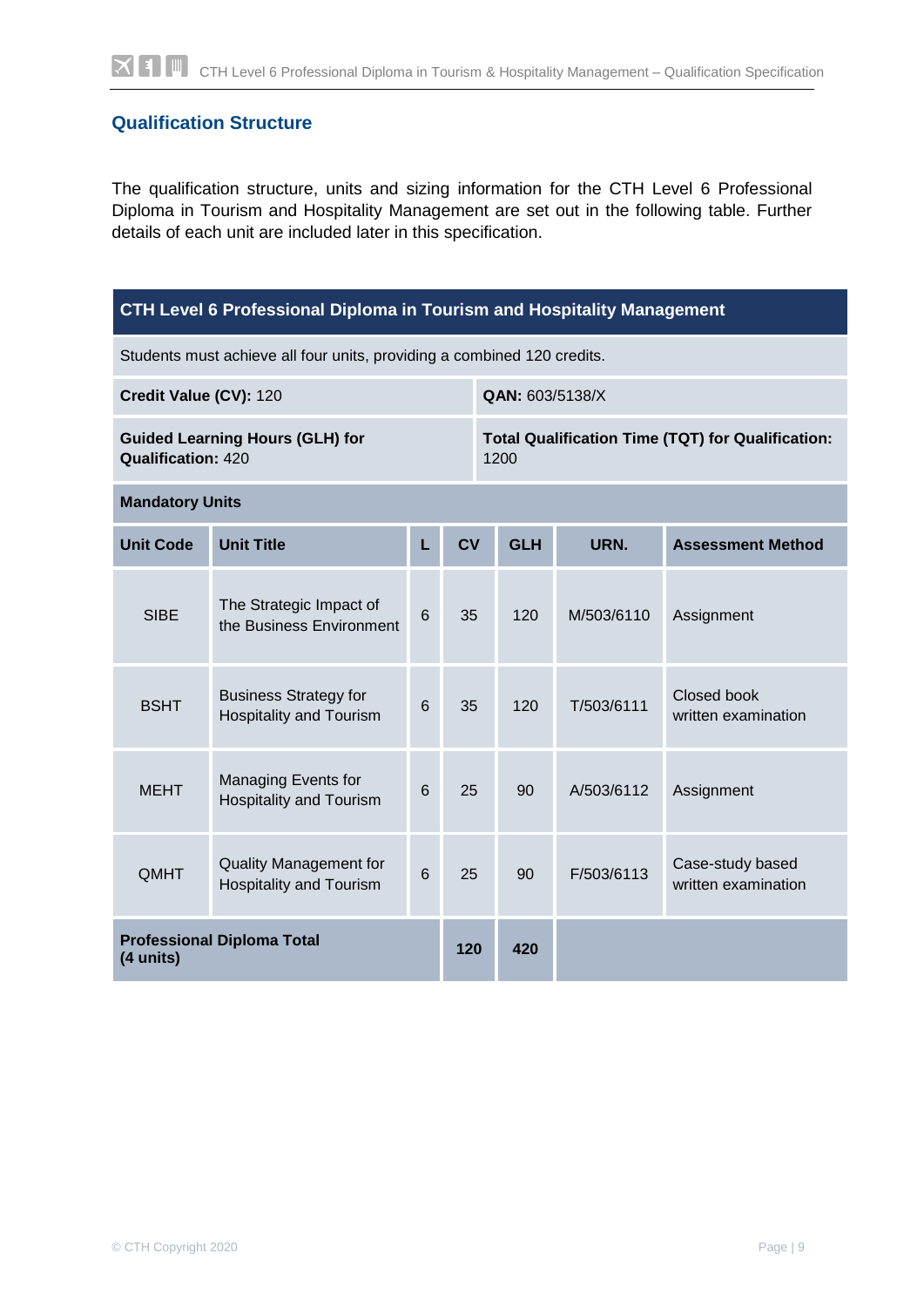# **Progression Opportunities**

This CTH Level 6 qualification provides progression to:

- The CTH Level 7 Executive Diploma in Hospitality & Tourism and Management vocational qualification.
- University of Derby **BA (Hons) in International Hospitality Management**  top-up degree with exemptions for three out of the usual six final year units.

This study route offers a very low cost and flexible route to a UK degree. The qualification is delivered and assessed wholly online, available globally and flexible enough to combine with employment.

The following admissions criteria apply:

- 1. Hold a CTH Level 5 and CTH level 6 qualifications. The Level 6 **must include** the four Level 6 units specified in this specification.
- 2. Have a total of 6 months relevant work experience (this could be achieved on a parttime, full-time or by blocks of work experience).
- 3. Have a level of English equivalent to IELTS 6.0.
- 4. BA/BSc in Tourism and Hospitality or related subject from a number of universities around the world.

Further details of articulation agreements with Universities can be obtained via the CTH website at: [http://www.cthawards.com.](http://www.cthawards.com/) Note that admissions criteria vary, however students wishing to 'top-up' their CTH Level 6 qualification to a Bachelor's degree may require a Merit profile in this qualification and have IELTS 6.0 level of English when applying.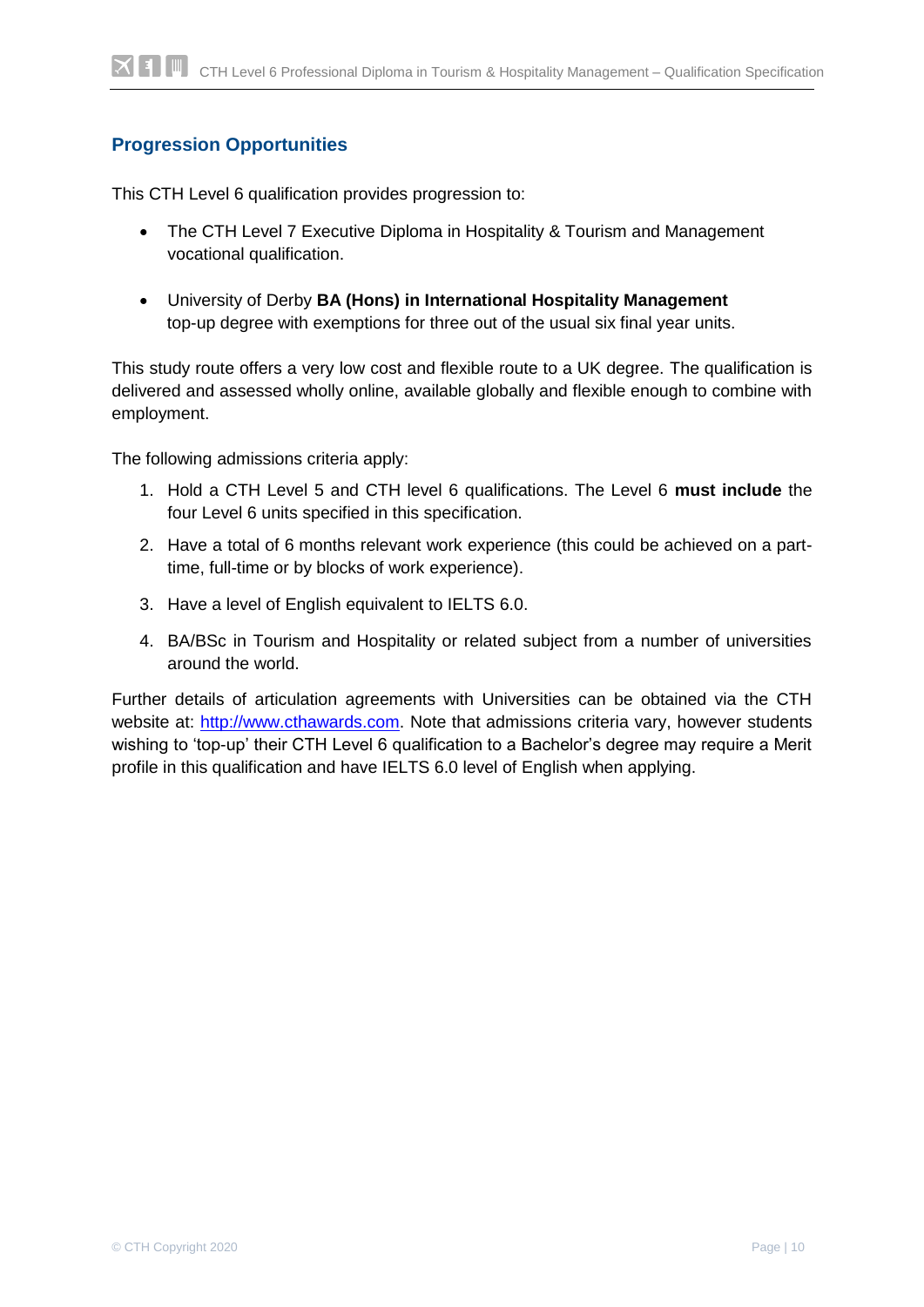# **5. Qualification Grading Criteria**

Individual units can be graded as either Fail, Pass, Merit or Distinction. The qualification is also graded. In terms of certification, this means that students will receive a transcript of their results showing the grades for each unit successfully completed, plus the Diploma that recognises their level of achievement.

The following table explains the generic grading criteria that should be used by centres in conjunction with the unit mark schemes to assess all students' work.

| Level 6                                                                                |                                                                                                                                                                                                                                                                                                                                                                                                                                                                                                                                                                                                                                                                                                                                                                                                                                                                                                                                                                                                                                                                            |                                                                                                                                                                                                                                                                                                                                                                                                                                                                                                                                                                                                                                                                                                                                                                                                                                                                                                                                                           |  |  |  |  |  |
|----------------------------------------------------------------------------------------|----------------------------------------------------------------------------------------------------------------------------------------------------------------------------------------------------------------------------------------------------------------------------------------------------------------------------------------------------------------------------------------------------------------------------------------------------------------------------------------------------------------------------------------------------------------------------------------------------------------------------------------------------------------------------------------------------------------------------------------------------------------------------------------------------------------------------------------------------------------------------------------------------------------------------------------------------------------------------------------------------------------------------------------------------------------------------|-----------------------------------------------------------------------------------------------------------------------------------------------------------------------------------------------------------------------------------------------------------------------------------------------------------------------------------------------------------------------------------------------------------------------------------------------------------------------------------------------------------------------------------------------------------------------------------------------------------------------------------------------------------------------------------------------------------------------------------------------------------------------------------------------------------------------------------------------------------------------------------------------------------------------------------------------------------|--|--|--|--|--|
| To achieve a Pass<br>grade (40% to 59%),<br>students must:                             | To achieve a Merit grade (60% to<br>69%), students must:                                                                                                                                                                                                                                                                                                                                                                                                                                                                                                                                                                                                                                                                                                                                                                                                                                                                                                                                                                                                                   | To achieve a Distinction grade<br>(70%+), students must:                                                                                                                                                                                                                                                                                                                                                                                                                                                                                                                                                                                                                                                                                                                                                                                                                                                                                                  |  |  |  |  |  |
| Meet the<br>requirements of<br>the assessment<br>criteria and<br>learning<br>outcomes. | Meet the requirements of the<br>assessment criteria and learning<br>outcomes.<br>Demonstrate evidence of critical<br>analysis to evaluate principles<br>and concepts in the area of study.<br>Evaluate complex information<br>and resolves conflicting<br>information and situations.<br>Apply theories, principles and<br>concepts to the area of study to<br>provide insight into complex or<br>conflicting information or<br>situations.<br>Develop coherent and credible<br>$\bullet$<br>arguments justified from a wide<br>range of academic research.<br>Question assumptions,<br>$\bullet$<br>inconsistencies and areas of<br>doubt within the field of study.<br>Use tried and tested approaches<br>$\bullet$<br>to problem solving to create<br>practicable solutions.<br>Use a wide range of academic<br>$\bullet$<br>research sources and theories to<br>justify recommendations.<br>Present work that is articulate<br>$\bullet$<br>and professionally presented in<br>conformity with agreed<br>conventions, including Harvard<br>Style Academic Referencing. | Meet the requirements of the<br>assessment criteria and learning<br>outcomes.<br>Apply theories, principles and<br>concepts beyond the area of study<br>to create innovation insights into<br>complex or conflicting information<br>or situations.<br>Evaluate the implications of<br>actions, methods and results and<br>their consequences.<br>Make rational and substantiated<br>judgements in complex and<br>unpredictable contexts within the<br>field of study.<br>Use a wide range of academic<br>research sources and theories to<br>justify recommendations.<br>Reconcile uncertainties and<br>ambiguities in the area of study.<br>Adapt and synthesise different<br>approaches to problem solving to<br>create innovative insights and<br>solutions.<br>Present work that is persuasively<br>$\bullet$<br>argued and professionally<br>presented in conformity with<br>agreed conventions, including<br>Harvard Style Academic<br>Referencing. |  |  |  |  |  |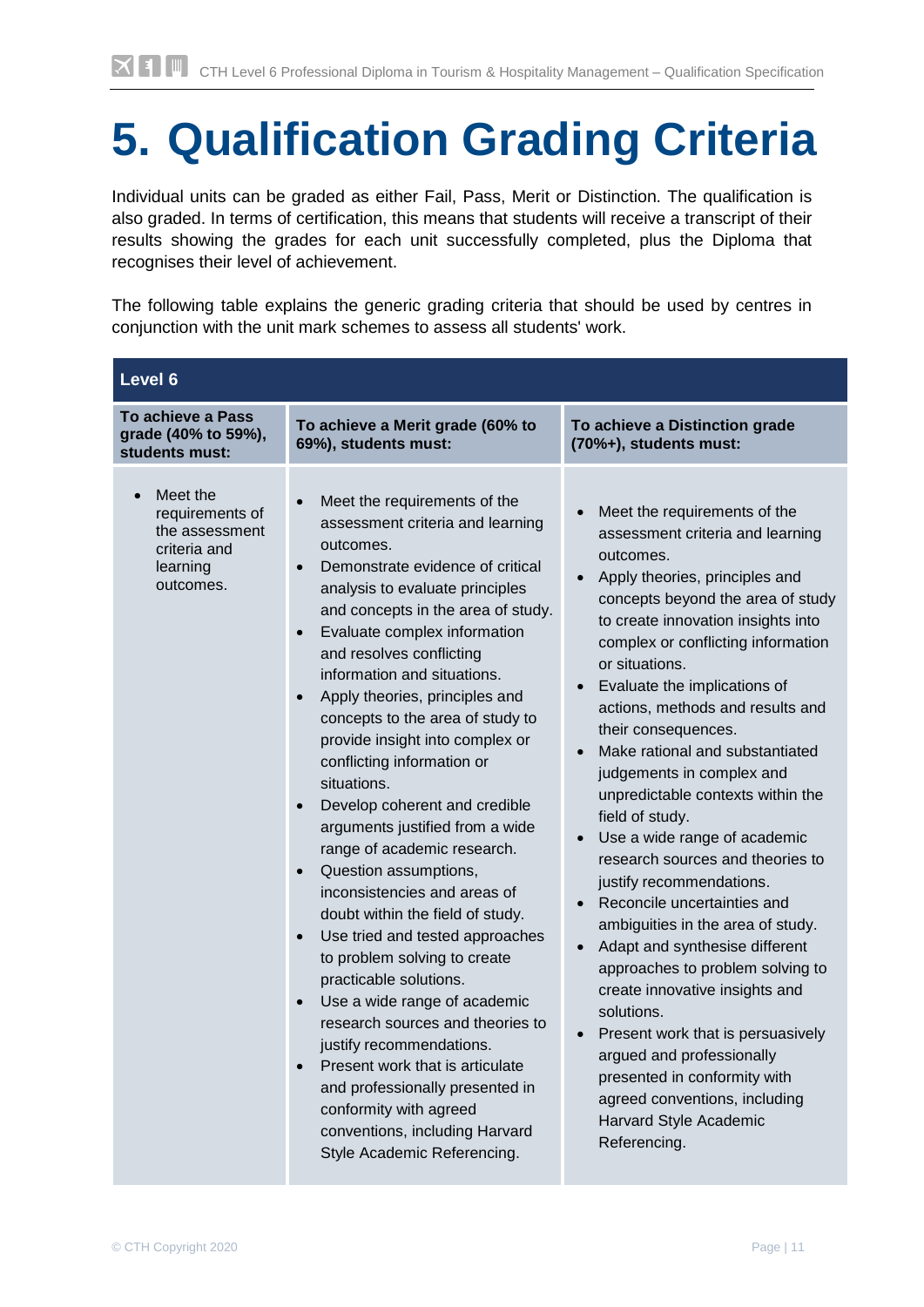# <span id="page-12-0"></span>**6. Assessment Methodology**

Given the broad and highly varied nature of the Tourism and Hospitality business, assessment of knowledge purely by examination is not generally felt to be an appropriate assessment method. Students need to demonstrate their higher-level skills and qualities specified in the learning outcomes within a heterogeneous vocational context where investigative assignments and presentations are more appropriate.

Assessment of students' work will be carried out by a range of methods including assignment, essay examination or work assessment. Students' work will be measured against the specified learning outcomes and assessment criteria of each unit. Mark schemes are provided for each unit and grading criteria are set out below to assist centre markers in allocating marks.

For students who wish to progress to a university degree course, CTH recommends that where a unit offers a choice of assessment method, students should carry out assignments rather than practical assessments.

See Section 8 for specimen assessment materials applicable to this qualification.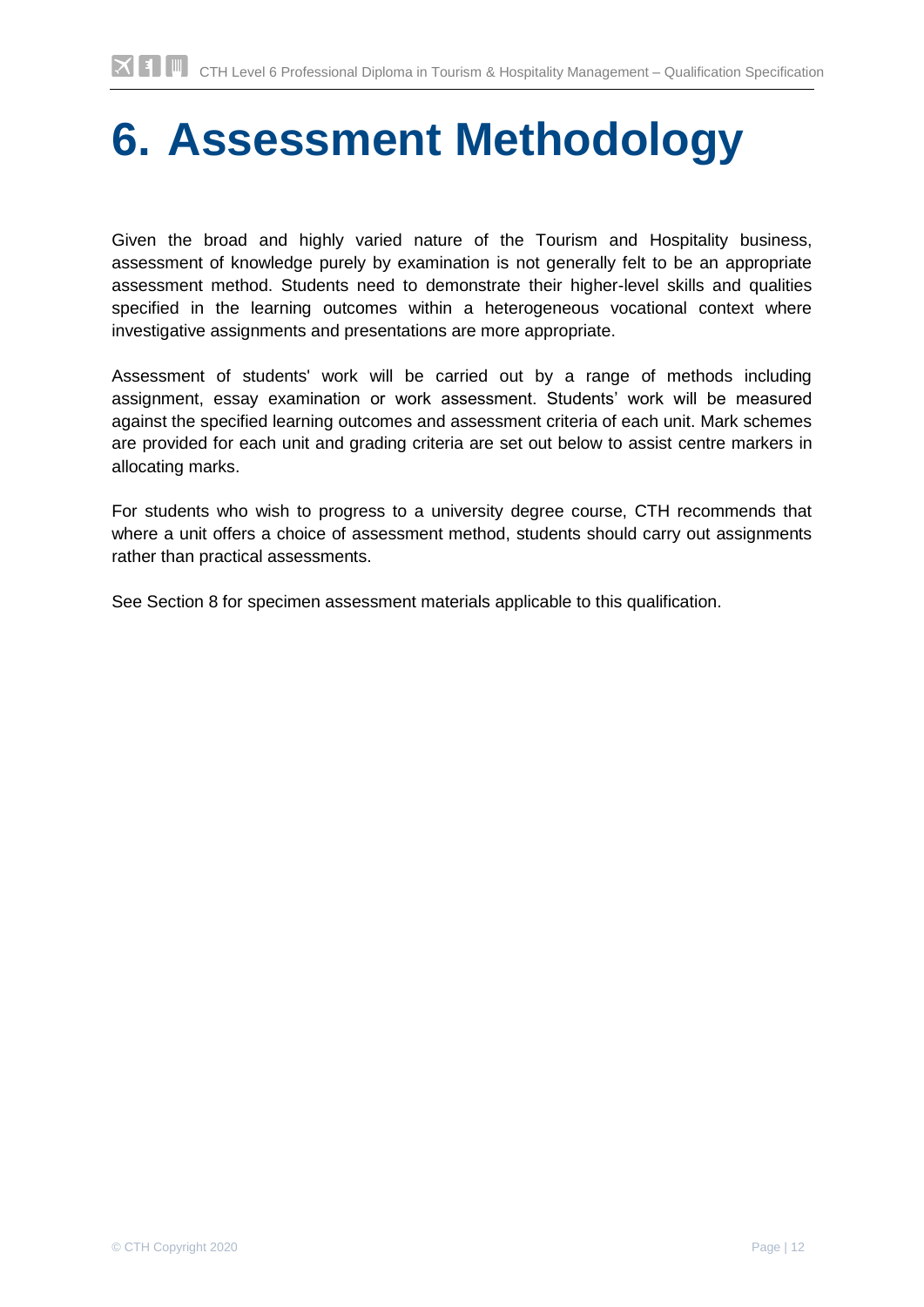# <span id="page-13-0"></span>**7. Qualification Units**

<span id="page-13-1"></span>

| The Strategic Impact of the Business Environment |                                                                                                                                                                                                                                                                                                                                                                                                                                                                                                                                                                                                                    |                      |                                                                   |             |            |  |
|--------------------------------------------------|--------------------------------------------------------------------------------------------------------------------------------------------------------------------------------------------------------------------------------------------------------------------------------------------------------------------------------------------------------------------------------------------------------------------------------------------------------------------------------------------------------------------------------------------------------------------------------------------------------------------|----------------------|-------------------------------------------------------------------|-------------|------------|--|
| <b>Ofqual Unit Ref No.</b>                       | M/503/6110                                                                                                                                                                                                                                                                                                                                                                                                                                                                                                                                                                                                         | <b>CTH Unit Ref:</b> |                                                                   | <b>SIBE</b> |            |  |
| Unit Purpose and Aim(s)                          | This unit will develop critical analysis skills in students enabling them<br>to scrutinise the external and internal factors that impact upon<br>Hospitality and Tourism Organisations worldwide.<br>Students will demonstrate ability to use a variety of analysis tools to<br>facilitate analysis of environmental and internal business factors and<br>their effects on the business and its market.<br>Students will develop their ability to assess the impact of these<br>changing and evolving factors on a Hospitality and Tourism<br>Organisations ability to respond and develop appropriate strategies. |                      |                                                                   |             |            |  |
| <b>Unit Level</b>                                | 6                                                                                                                                                                                                                                                                                                                                                                                                                                                                                                                                                                                                                  |                      |                                                                   |             |            |  |
| <b>Unit Size</b>                                 | <b>Guided Learning</b><br>Hours (GLH)                                                                                                                                                                                                                                                                                                                                                                                                                                                                                                                                                                              | 120<br><b>Hours</b>  | <b>Credit Value:</b><br>(1 credit is 10 hours<br>total study/TQT) |             | 35 Credits |  |
| Unit Assessment is by:                           | Assignment.                                                                                                                                                                                                                                                                                                                                                                                                                                                                                                                                                                                                        |                      |                                                                   |             |            |  |
| <b>Learning Outcome 1</b>                        | Analyse how a Hospitality and Tourism business environment<br>changes and evolves.                                                                                                                                                                                                                                                                                                                                                                                                                                                                                                                                 |                      |                                                                   |             |            |  |

#### **Assessment Criteria**

- 1.1 Examine the current business environment issues that impact on Hospitality and Tourism Organisations.
- 1.2 Examine the evolving business environment issues and their impact on Hospitality and Tourism Organisations.

| <b>Learning Outcome 2</b> | Analyse how changes in the business environment affect the strategy<br>of a Hospitality and Tourism Organisation. |
|---------------------------|-------------------------------------------------------------------------------------------------------------------|
|---------------------------|-------------------------------------------------------------------------------------------------------------------|

#### **Assessment Criteria**

- 2.1 Use analysis tools to determine how changes in the external environment impact on Hospitality or Tourism Organisations and their market.
- 2.2 Use analysis tools to determine how the market for Hospitality or Tourism Organisations is changing and evolving.
- 2.3 Analyse the internal factors that impact on Hospitality and Tourism Organisations strategic performance.
- 2.4 Make recommendations on how a Hospitality and Tourism Organisation should develop or adapt strategies to respond to market changes.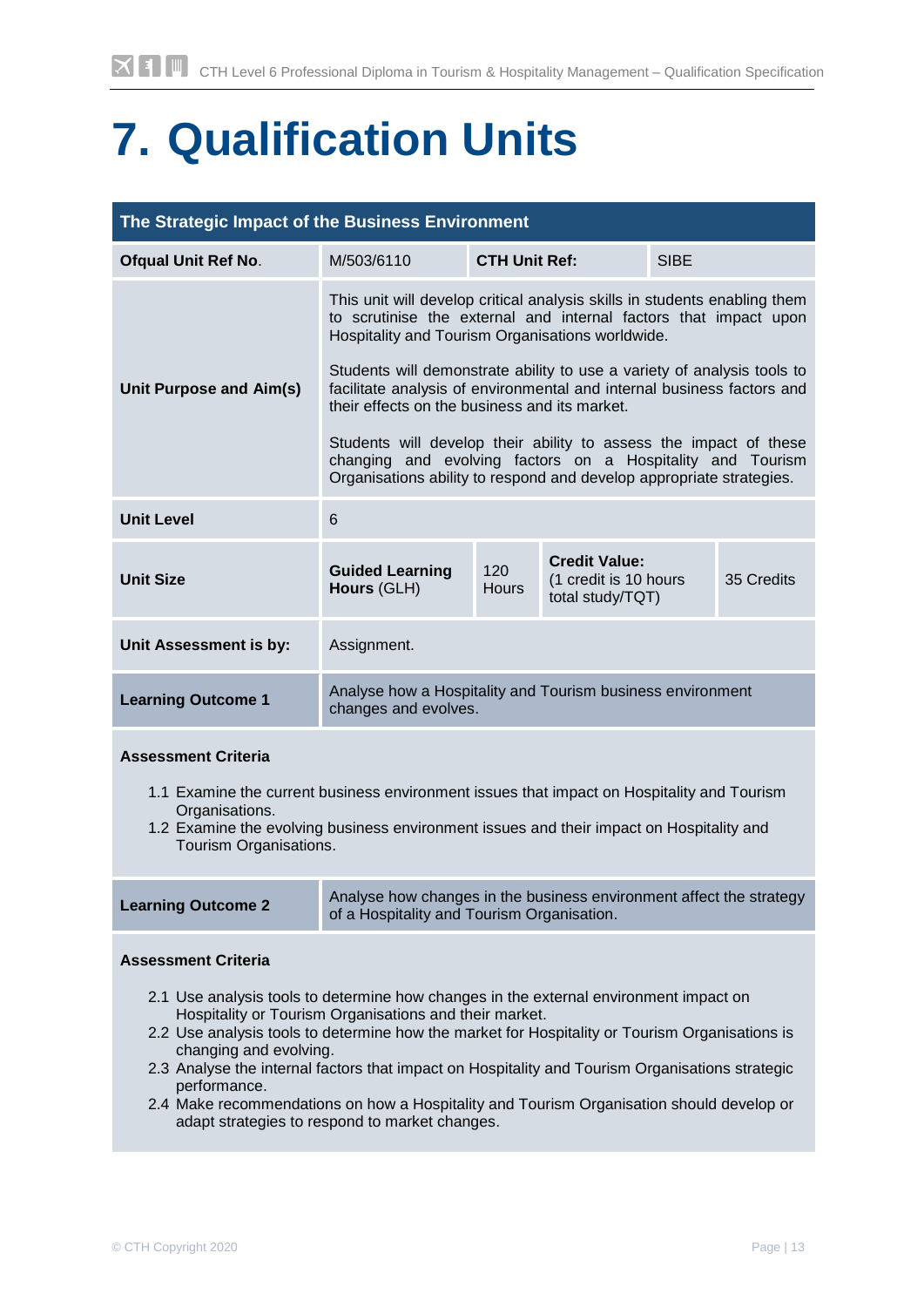<span id="page-14-0"></span>

| <b>Business Strategy for Hospitality and Tourism</b>                                                                                                                                                                                                                                                                                                                                                                                                                                                                          |                                                                                                                                                                                                                                                                                                                                                                                                                                                            |                     |                                                                   |  |            |
|-------------------------------------------------------------------------------------------------------------------------------------------------------------------------------------------------------------------------------------------------------------------------------------------------------------------------------------------------------------------------------------------------------------------------------------------------------------------------------------------------------------------------------|------------------------------------------------------------------------------------------------------------------------------------------------------------------------------------------------------------------------------------------------------------------------------------------------------------------------------------------------------------------------------------------------------------------------------------------------------------|---------------------|-------------------------------------------------------------------|--|------------|
| <b>Ofqual Unit Ref No.</b>                                                                                                                                                                                                                                                                                                                                                                                                                                                                                                    | <b>CTH Unit Ref:</b><br>T/503/6111<br><b>BSHT</b>                                                                                                                                                                                                                                                                                                                                                                                                          |                     |                                                                   |  |            |
| Unit Purpose and Aim(s)                                                                                                                                                                                                                                                                                                                                                                                                                                                                                                       | This unit aims to introduce students to the development of strategy<br>for a Hospitality or Tourism Organisation that creates competitive<br>advantage and long-term sustainable growth for the business.<br>Students will be able to identify and critically evaluate the issues<br>facing a Hospitality or Tourism Organisation when implementing a<br>strategic plan and apply a range of methods and tools to assist with<br>strategic implementation. |                     |                                                                   |  |            |
| <b>Unit Level</b>                                                                                                                                                                                                                                                                                                                                                                                                                                                                                                             | 6                                                                                                                                                                                                                                                                                                                                                                                                                                                          |                     |                                                                   |  |            |
| <b>Unit Size</b>                                                                                                                                                                                                                                                                                                                                                                                                                                                                                                              | <b>Guided Learning</b><br>Hours (GLH)                                                                                                                                                                                                                                                                                                                                                                                                                      | 120<br><b>Hours</b> | <b>Credit Value:</b><br>(1 credit is 10 hours<br>total study/TQT) |  | 35 Credits |
| Unit Assessment is by:                                                                                                                                                                                                                                                                                                                                                                                                                                                                                                        | Closed book written examination.                                                                                                                                                                                                                                                                                                                                                                                                                           |                     |                                                                   |  |            |
| <b>Learning Outcome 1</b>                                                                                                                                                                                                                                                                                                                                                                                                                                                                                                     | Analyse the impact of the business environment on the success of<br>an organisation.                                                                                                                                                                                                                                                                                                                                                                       |                     |                                                                   |  |            |
| <b>Assessment Criteria</b><br>1.1 Critically analyse the internal business environment for a Hospitality and Tourism<br>Organisation.<br>1.2 Critically analyse the external business environment for a Hospitality and Tourism<br>Organisation.                                                                                                                                                                                                                                                                              |                                                                                                                                                                                                                                                                                                                                                                                                                                                            |                     |                                                                   |  |            |
| <b>Learning Outcome 2</b>                                                                                                                                                                                                                                                                                                                                                                                                                                                                                                     | Develop a strategic plan for a Hospitality and Tourism Organisation.                                                                                                                                                                                                                                                                                                                                                                                       |                     |                                                                   |  |            |
| <b>Assessment Criteria</b><br>2.1 Critically evaluate options for strategic growth for a Hospitality and Tourism Organisation.<br>2.2 Identify and critically evaluate the strategic options for gaining competitive advantage.<br>2.3 Make justified recommendations as to the strategic direction for a Hospitality and Tourism<br>Organisation.<br>2.4 Prepare an outline strategic plan based on a critical analysis of the strategic environment<br>and strategic options facing a Hospitality and Tourism Organisation. |                                                                                                                                                                                                                                                                                                                                                                                                                                                            |                     |                                                                   |  |            |
| <b>Learning Outcome 3</b><br>Develop a strategic implementation plan.                                                                                                                                                                                                                                                                                                                                                                                                                                                         |                                                                                                                                                                                                                                                                                                                                                                                                                                                            |                     |                                                                   |  |            |
| <b>Assessment Criteria</b><br>3.1 Assess the role of integrated operational plans in implementing business strategy.<br>3.2 Evaluate the factors that may affect the implementation of a Hospitality or Tourism<br>Organisations strategy.<br>3.3 Develop a communications plan to assist the implementation of strategy.<br>coope the use of terrate and budgets as a ferm of control when implementing etrategie                                                                                                            |                                                                                                                                                                                                                                                                                                                                                                                                                                                            |                     |                                                                   |  |            |

3.4 Assess the use of targets and budgets as a form of control when implementing strategic plans.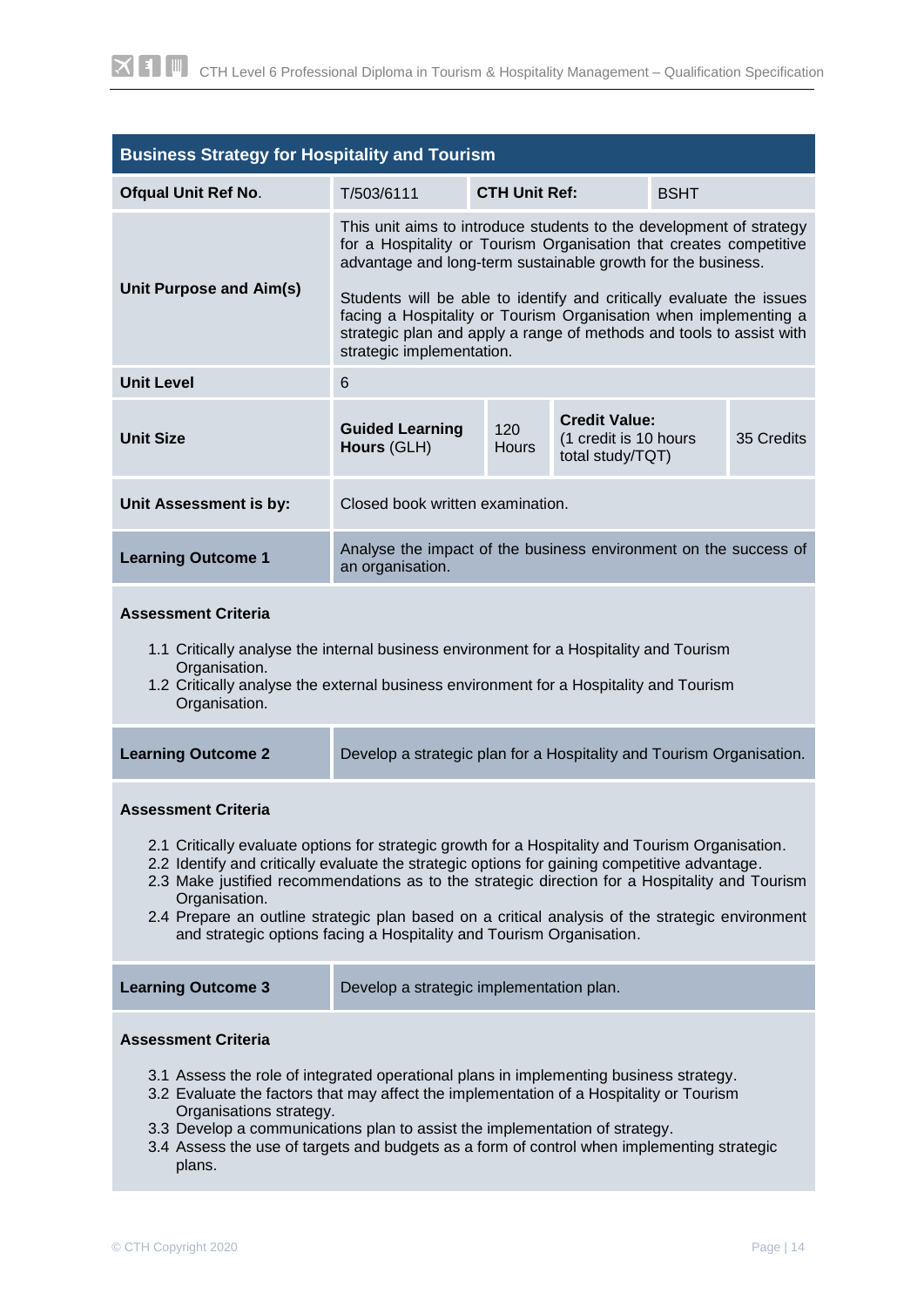<span id="page-15-0"></span>

| <b>Managing Events for Hospitality and Tourism</b>                                                                                                                                                     |                                                                                                                                                                                                                                                                                                                                              |                                                                                         |  |             |            |
|--------------------------------------------------------------------------------------------------------------------------------------------------------------------------------------------------------|----------------------------------------------------------------------------------------------------------------------------------------------------------------------------------------------------------------------------------------------------------------------------------------------------------------------------------------------|-----------------------------------------------------------------------------------------|--|-------------|------------|
| <b>Ofqual Unit Ref No.</b>                                                                                                                                                                             | A/503/6112                                                                                                                                                                                                                                                                                                                                   | <b>CTH Unit Ref:</b>                                                                    |  | <b>MEHT</b> |            |
| Unit Purpose and Aim(s)                                                                                                                                                                                | Students will develop an understanding of the event industry and<br>the unique aspects of managing events.<br>Students will develop the ability to apply operational and service<br>quality management techniques to event management and make<br>improvements to the event management process that will enhance<br>the customer experience. |                                                                                         |  |             |            |
| <b>Unit Level</b>                                                                                                                                                                                      | 6                                                                                                                                                                                                                                                                                                                                            |                                                                                         |  |             |            |
| <b>Unit Size</b>                                                                                                                                                                                       | <b>Guided Learning</b><br>Hours (GLH)                                                                                                                                                                                                                                                                                                        | <b>Credit Value:</b><br>90<br>(1 credit is 10 hours<br><b>Hours</b><br>total study/TQT) |  |             | 25 Credits |
| Unit Assessment is by:                                                                                                                                                                                 | Assignment.                                                                                                                                                                                                                                                                                                                                  |                                                                                         |  |             |            |
| <b>Learning Outcome 1</b>                                                                                                                                                                              | Critically evaluate the issues involved in managing events for<br>Hospitality and Tourism.                                                                                                                                                                                                                                                   |                                                                                         |  |             |            |
| <b>Assessment Criteria</b><br>1.1 Appraise the size, nature and structure of the event industry.<br>1.2 Analyse the complexities of event management.                                                  |                                                                                                                                                                                                                                                                                                                                              |                                                                                         |  |             |            |
| <b>Learning Outcome 2</b>                                                                                                                                                                              | Develop plans for managing events for the Hospitality and Tourism<br>industry.                                                                                                                                                                                                                                                               |                                                                                         |  |             |            |
| <b>Assessment Criteria</b><br>2.1 Critically evaluate event management processes.<br>2.2 Critically analyse the integration of operations management theory within the context of<br>event management. |                                                                                                                                                                                                                                                                                                                                              |                                                                                         |  |             |            |

2.3 Critically analyse the integration of service quality theory and application within events management.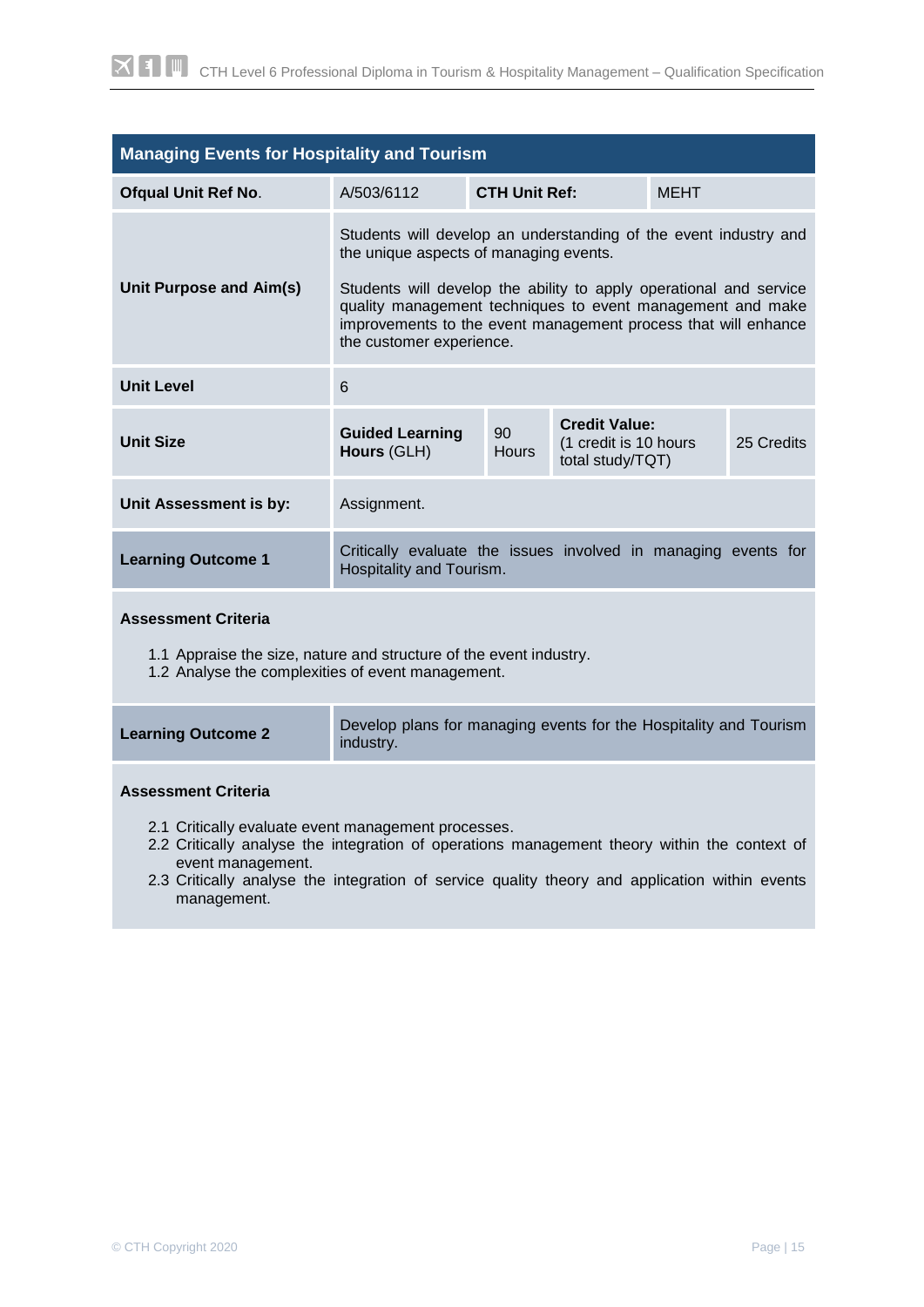<span id="page-16-0"></span>

| <b>Quality Management for Hospitality and Tourism</b> |                                                                                                                                                          |                                     |  |  |            |  |
|-------------------------------------------------------|----------------------------------------------------------------------------------------------------------------------------------------------------------|-------------------------------------|--|--|------------|--|
| <b>Ofqual Unit Ref No.</b>                            | F/503/6113                                                                                                                                               | <b>CTH Unit Ref:</b><br><b>QMHT</b> |  |  |            |  |
| Unit Purpose and Aim(s)                               | Students will gain an understanding of the role of quality<br>management in improving customer service levels for Hospitality and<br>Tourism operations. |                                     |  |  |            |  |
|                                                       | Students will develop skills to enable them to make recommendations<br>to amend quality improvement processes to improve the customer<br>experience.     |                                     |  |  |            |  |
| <b>Unit Level</b>                                     | 6                                                                                                                                                        |                                     |  |  |            |  |
| <b>Unit Size</b>                                      | <b>Credit Value:</b><br>90<br><b>Guided Learning</b><br>(1 credit is 10 hours<br>Hours<br>Hours (GLH)<br>total study/TQT)                                |                                     |  |  | 25 Credits |  |
| Unit Assessment is by:                                | Case-study based written examination.                                                                                                                    |                                     |  |  |            |  |
| <b>Learning Outcome 1</b>                             | Understand how quality management can be used to improve<br>Hospitality and Tourism Operations.                                                          |                                     |  |  |            |  |
|                                                       |                                                                                                                                                          |                                     |  |  |            |  |

#### **Assessment Criteria**

- 1.1 Critically evaluate the importance of quality management within key hospitality functions.
- 1.2 Assess the role of personnel in maintaining quality.
- 1.3 Analyse how 'continuous quality and service improvement' can improve service levels.
- 1.4 Critically evaluate the relationship between Quality Management and Human Resource Management.

| <b>Learning Outcome 2</b>                                                                                                                                                                                                                                                        | Develop continuous quality improvement measures for Hospitality<br>and Tourism Operations. |  |  |  |  |  |
|----------------------------------------------------------------------------------------------------------------------------------------------------------------------------------------------------------------------------------------------------------------------------------|--------------------------------------------------------------------------------------------|--|--|--|--|--|
| <b>Assessment Criteria</b>                                                                                                                                                                                                                                                       |                                                                                            |  |  |  |  |  |
| 2.1 Employ a range of qualitative techniques to critically evaluate the effectiveness of<br>Hospitality and Tourism operations.<br>2.2 Employ a range of quantitative techniques and theories to critically evaluate the<br>effectiveness of Hospitality and Tourism operations. |                                                                                            |  |  |  |  |  |

2.3 Recommend ways to enable continuous improvement to service levels.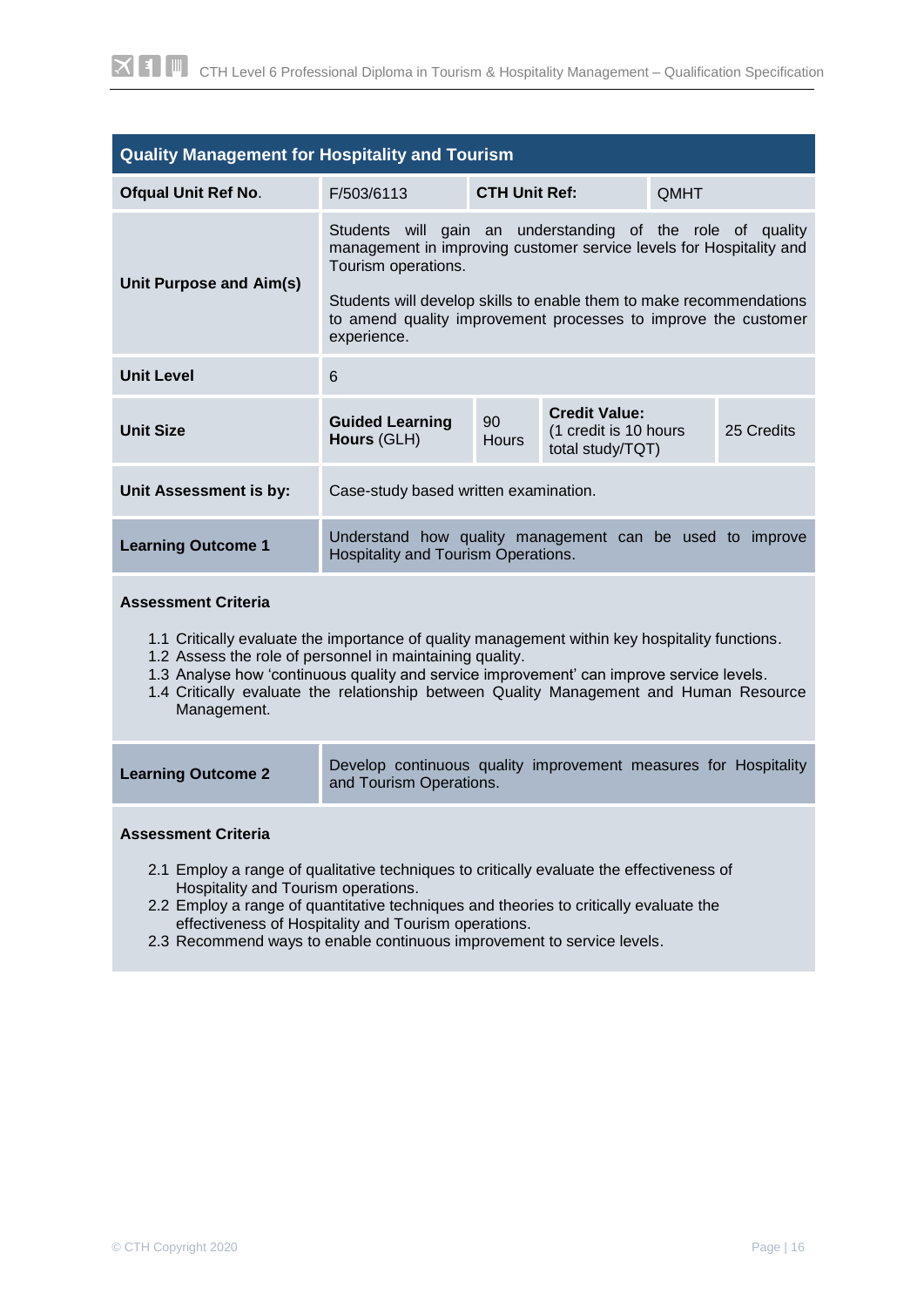# <span id="page-17-0"></span>**8. Sample Assessment**

| <b>Assessment Example 1</b> |                                                  |  |  |  |  |
|-----------------------------|--------------------------------------------------|--|--|--|--|
| Unit                        | The Strategic Impact of the Business Environment |  |  |  |  |
| Unit Ref. No.               | M/503/6110                                       |  |  |  |  |
| <b>Assessment Type</b>      | Assignment                                       |  |  |  |  |

# **Sample Instructions**

Students must show their knowledge and understanding of the unit of assessment and any recommended reading.

# **Assignment Must:**

- Include evidence that shows that the student meets all the Learning Outcomes and Assessment Criteria of the unit.
- Include a brief introduction to the assignment.
- Include an analysis and evaluation of the topic they discuss, and facts should be used to support conclusions and recommendations.
- Make clear connections between theory and practice.
- Provide a demonstration of the practical application of theory in the workplace.
- Cite references in accordance with Harvard System.
- Be presented in report format.
- Be within 10% of the required word count.
- May include additional information (e.g. working notes and calculations) which should be added as supplementary appendices to the report.

One electronic copy of the final assignment report should be submitted. This should include a front cover page with the students and centre marker's declaration.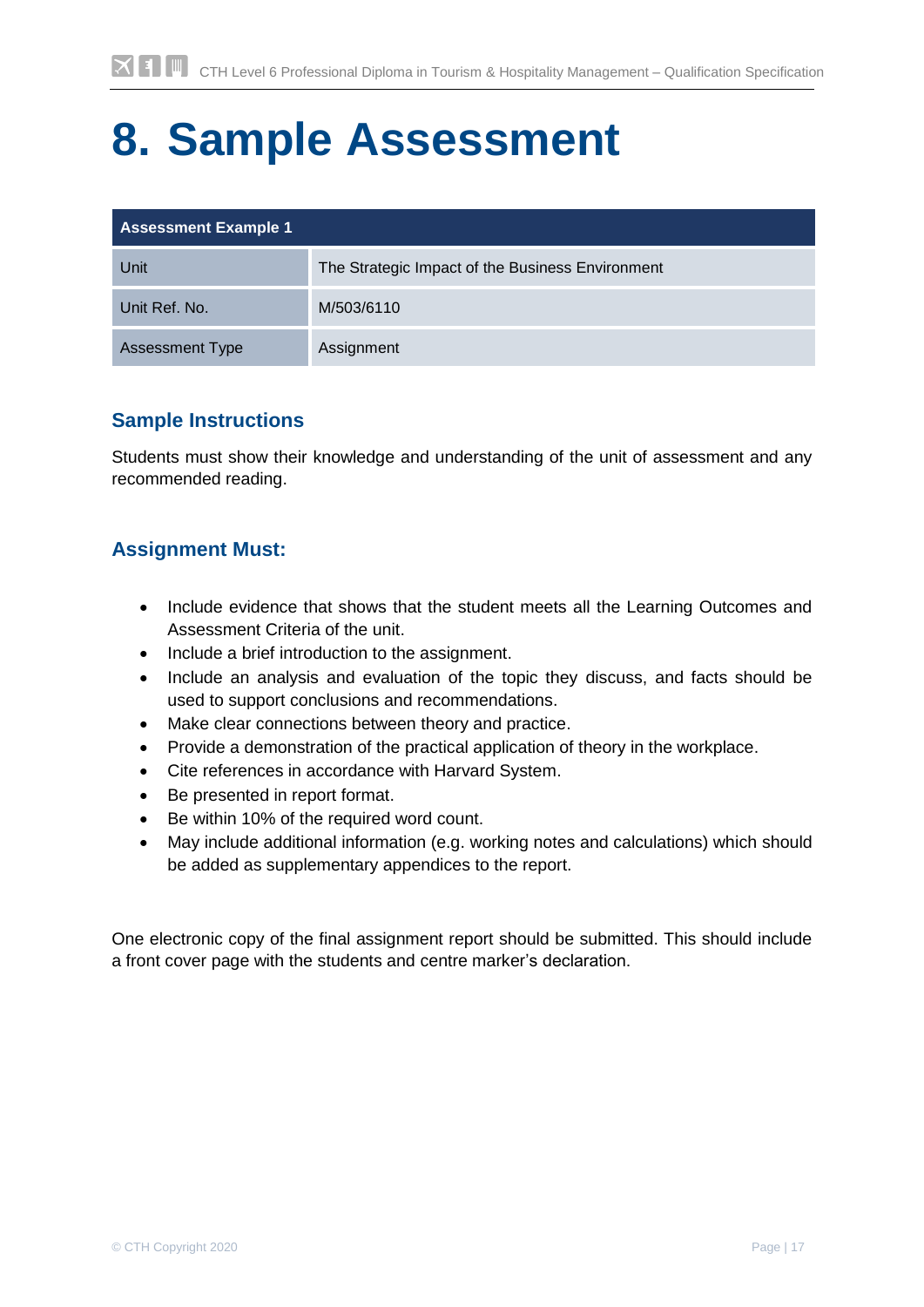# **Assignment Task**

Students are required to prepare a 4,500-word report.

This unit will develop critical analysis skills in students enabling them to scrutinise the external and internal factors that impact upon Hospitality and Tourism organisations worldwide.

# **Outline**

Students will demonstrate their ability to use a variety of analysis tools to facilitate analysis of environmental and internal business factors and their effect on the business and its market.

Students will develop their ability to assess the impact of these changing and evolving factors on a Hospitality and Tourism Organisation's ability to respond and develop appropriate strategies.

Students should include a brief introduction to the organisations they have selected in terms of the size, customers, services, products and future plans.

The following areas should be evaluated in detail, supported by examples from the chosen organisation:

- Analyse how a Hospitality and Tourism business environment changes and evolves.
	- $\checkmark$  Examine the current business environment issues that impact on Hospitality and Tourism Organisations.
	- $\checkmark$  Examine the evolving business environment issues and their impact on Hospitality and Tourism Organisations.
- Analyse how changes in the business environment affect the strategy of a Hospitality and Tourism Organisation.
	- $\checkmark$  Use analysis tools to determine how changes in the external environment impact on Hospitality or Tourism Organisations and their market.
	- $\checkmark$  Use analysis tools to determine how the market for Hospitality or Tourism Organisations is changing and evolving.
	- $\checkmark$  Analyse the internal factors that impact on Hospitality and Tourism Organisations' strategic performance.
	- $\checkmark$  Make recommendations on how a Hospitality and Tourism Organisation should develop or adapt strategies to respond to market changes.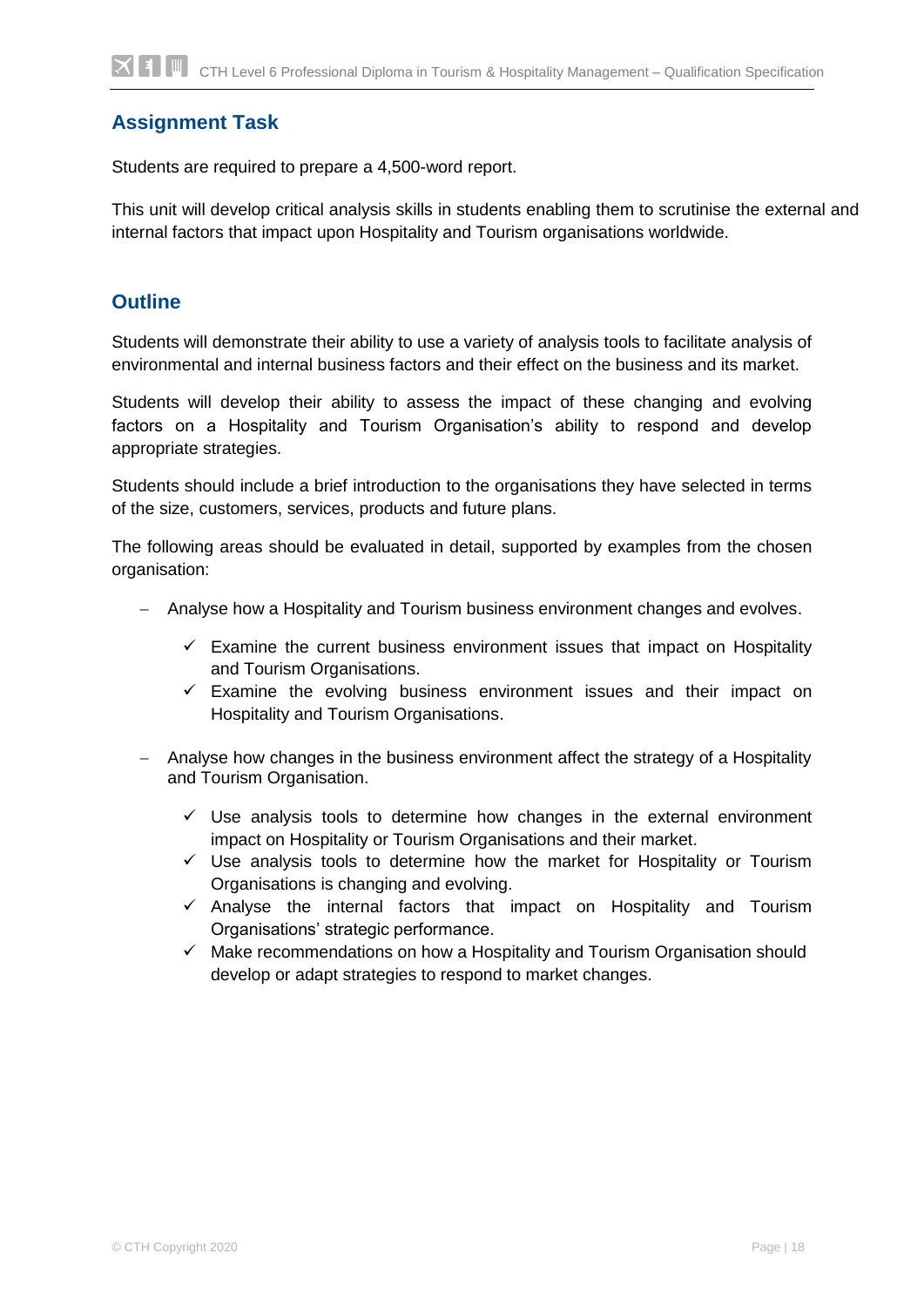# **Unit Assessment Method (SIBE)**

#### **Task Instructions – Assignment – 100%**

Students must show that they meet the Learning Outcomes (LOs) and Assessment Centre (AC) of the unit assessment. Therefore, consideration will be given to whether students achieved the following:

| <b>Tasks</b>                                                                                                                                                                                                                                                                                                                                                                                                                                                                                                             | <b>LO/AC Ref</b>          | <b>Marks</b> |
|--------------------------------------------------------------------------------------------------------------------------------------------------------------------------------------------------------------------------------------------------------------------------------------------------------------------------------------------------------------------------------------------------------------------------------------------------------------------------------------------------------------------------|---------------------------|--------------|
| Task 1: Examine the current business environment issues that impact on<br>Hospitality and Tourism Organisations and the evolving business<br>environment issues and their impact on Hospitality and Tourism<br>Organisations.                                                                                                                                                                                                                                                                                            | $LO$ 1.1.1,<br>1.2        | 50           |
| Task 2: Use analysis tools to determine how changes in the external<br>environment impact on Hospitality or Tourism Organisations and their<br>market and to determine how the market for Hospitality or Tourism<br>Organisations is changing and evolving. Analyse the internal factors that<br>impact on Hospitality and Tourism Organisation's strategic performance<br>and make recommendations on how a Hospitality and Tourism<br>Organisation should develop or adapt strategies to respond to market<br>changes. | LO2.2.1,<br>2.2, 2.3, 2.4 | 50           |
| The word count is 4,500                                                                                                                                                                                                                                                                                                                                                                                                                                                                                                  |                           |              |